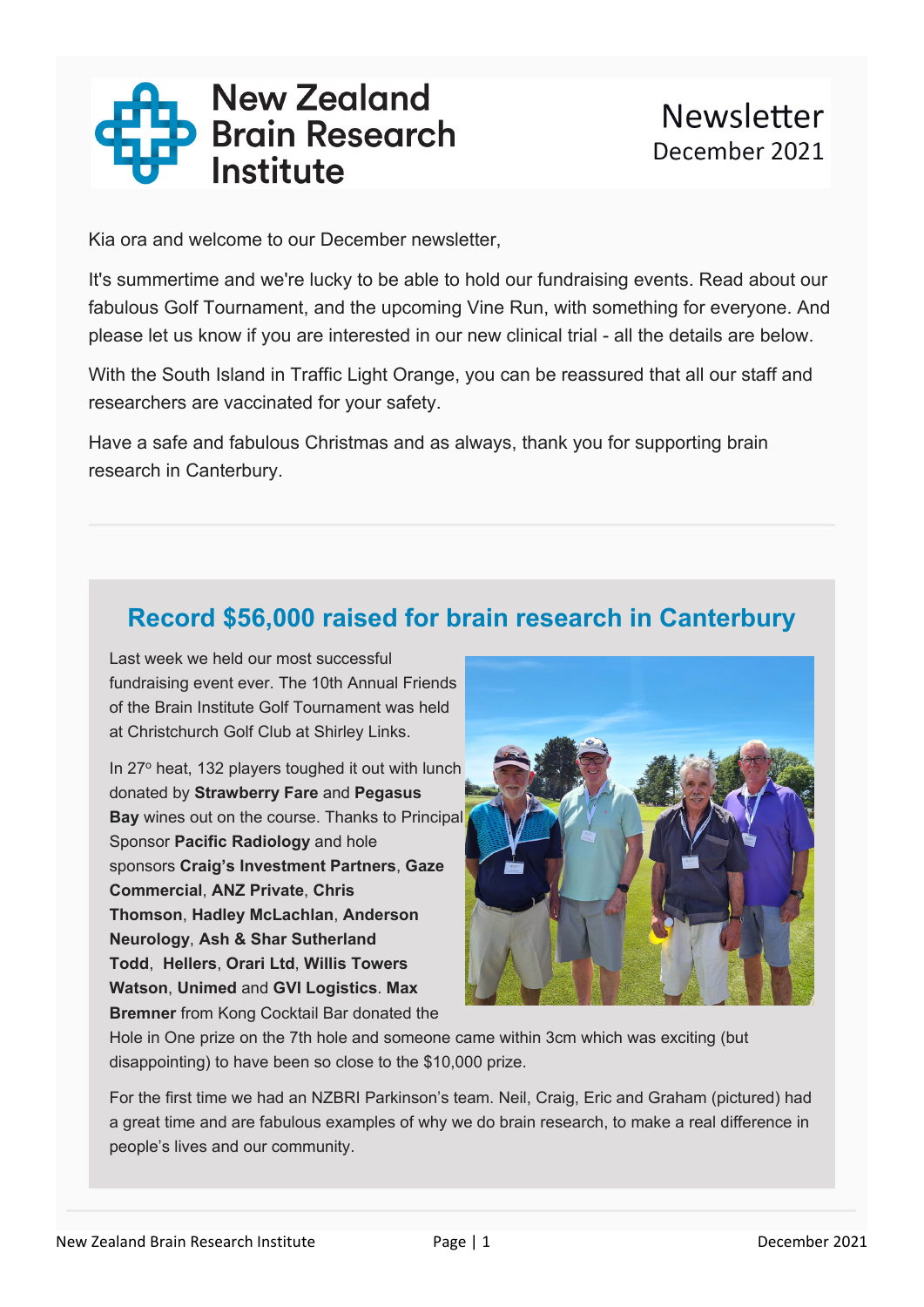# **New Clinical Trial**

We are looking for 10 Parkinson's participants for a 12-weeks drug trial run by Prof Tim Anderson at the New Zealand Brain Research Institute. The aim of the trial is to check whether one particular medication may improve cognition by increasing blood flow to the brain.

The study consists of nine clinic visits at the New Zealand Brain Research Institute (66 Stewart Street). Each visit involves blood and urine collection, neurological examination, ECGs and blood pressure check, questionnaires about mood and daily life as well as several tests of thinking and memory. Participants will also be asked if they are willing to have an MRI scan of their brain. Participants will wear a heart rate and activity monitor for seven consecutive days between visits and keep a medication diary. Participants will be reimbursed for petrol cost and time (\$300 per visit).

We are looking for two groups of Parkinson's participants.

- 1. Parkinson's participants between the ages of 40-80 years old with:
	- $\circ$  Sleep disturbances (i.e acting or shouting in your sleep)
	- $\circ$  Low mood from time to time
- 2. Parkinson's participants between the ages of 50-80 years old with:
	- $\circ$  Marked memory and thinking problems that affect your everyday life
	- $\circ$  A spouse, child or person who knows them well to join them on clinic visits and provide information about their activities of daily living

Please contact Dr Kyla-Louise Horne to register your interest and hear more about the study.

kyla.horne@nzbri.org 03 928 1497

### **Pegasus Bay Vine Run - Sunday 30th January 2022**

Next month is the event you've been waiting for! The Vine Run at Pegasus Bay is an amazing day out, with 6km and 10km courses and the all-new half marathon course. Bring a picnic for the family or enjoy the catering options available.

Join in the fun and run or walk amongst the picturesque hills, valleys and vineyards of Pegasus Bay to support brain research in Canterbury.

#### **Register now at** www.vinerun.co.nz